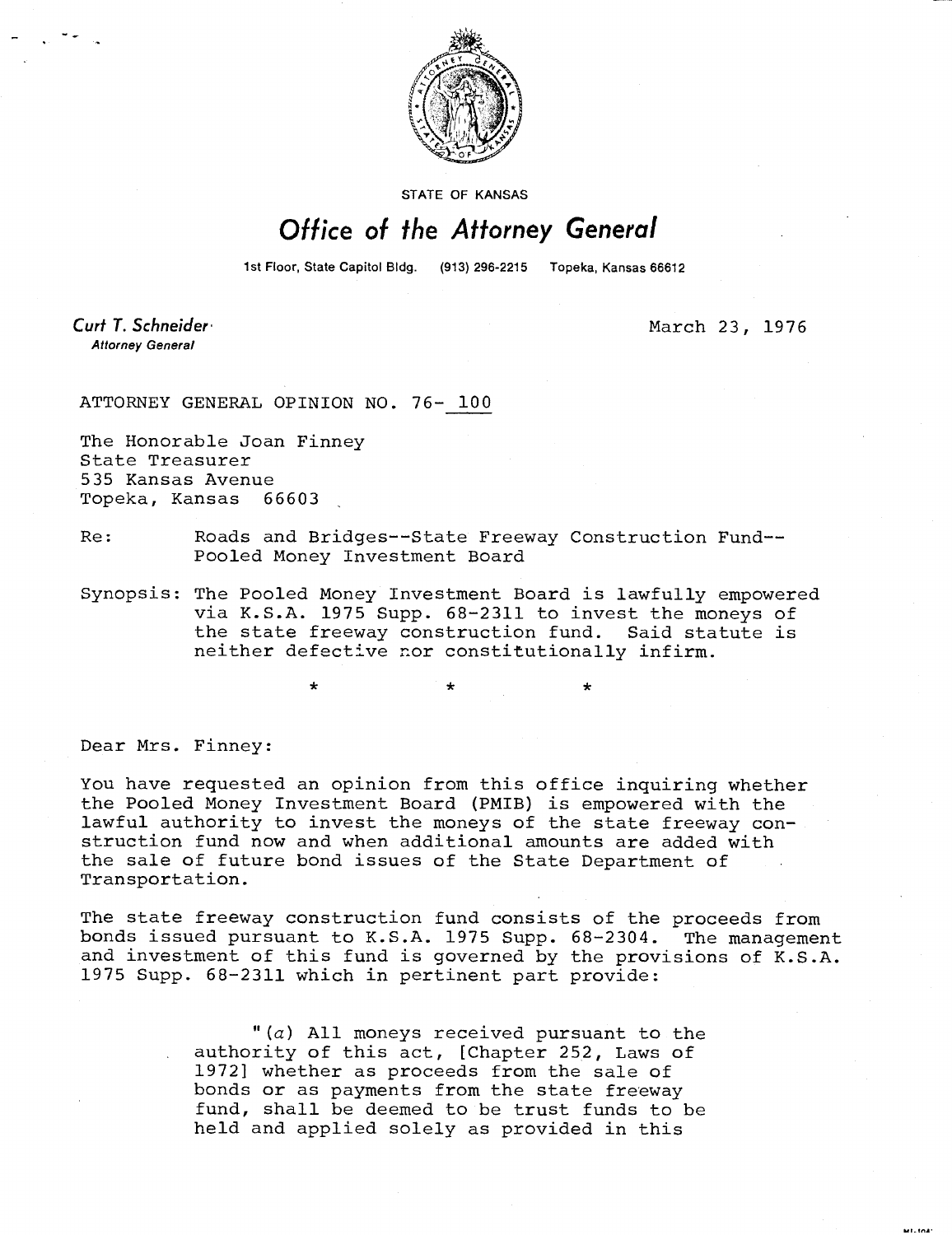The Honorable Joan Finney Page Two March 23, 1976

> act. The secretary of transportation shall have the responsibility for the management of the state freeway fund and the state freeway construction fund. Within the limitations hereinafter provided, the pooled money investment board shall have the authority to invest and reinvest moneys in the funds and to acquire, retain, manage, including the exercise of any voting rights, and dispose of investments of the funds, except that moneys in the state freeway construction fund may be invested only in direct obligations of, or obligations the principal of and interest on which are unconditionally guaranteed by, the United States of America or in interest bearing time deposits in any commercial bank or trust company located in Kansas, or, if the board determines that it is impossible to deposit such moneys in such time deposits, in repurchase agreements of less than thirty (30) days' duration with a Kansas bank for direct obligations of, or obligations that are insured as to principal and interest by, the United States government or any agency thereof.

(b) Subject to the standards, objectives, and restrictions set forth in subsection  $(a)$ , the pooled money investment board shall formulate policies for the investment and reinvestment of moneys in the state freeway fund and the state freeway construction fund and the acquisition, retention, management and disposition of investments of these funds. From time to time, the pooled money investment board shall review any policies so adopted and make such changes therein as it deems necessary." [Emphasis added.]

 $\star$ 

The foregoing reflects an amendment (Chapter 404, Laws of 1975) to the original act which essentially entails the transfer of the investment authority over the state freeway construction fund from the Department of Transportation to the PMIB. That this was the obvious intent of the legislature is evidenced by the simple and unambiguous language of the act (Emphasized, supra). Thus the single issue here presented is whether Senate Bill 54 (Chapter 404, Laws of 1975) as duly enacted by the Legislature and signed into law by the Governor is defective and therefore unconstitutional.